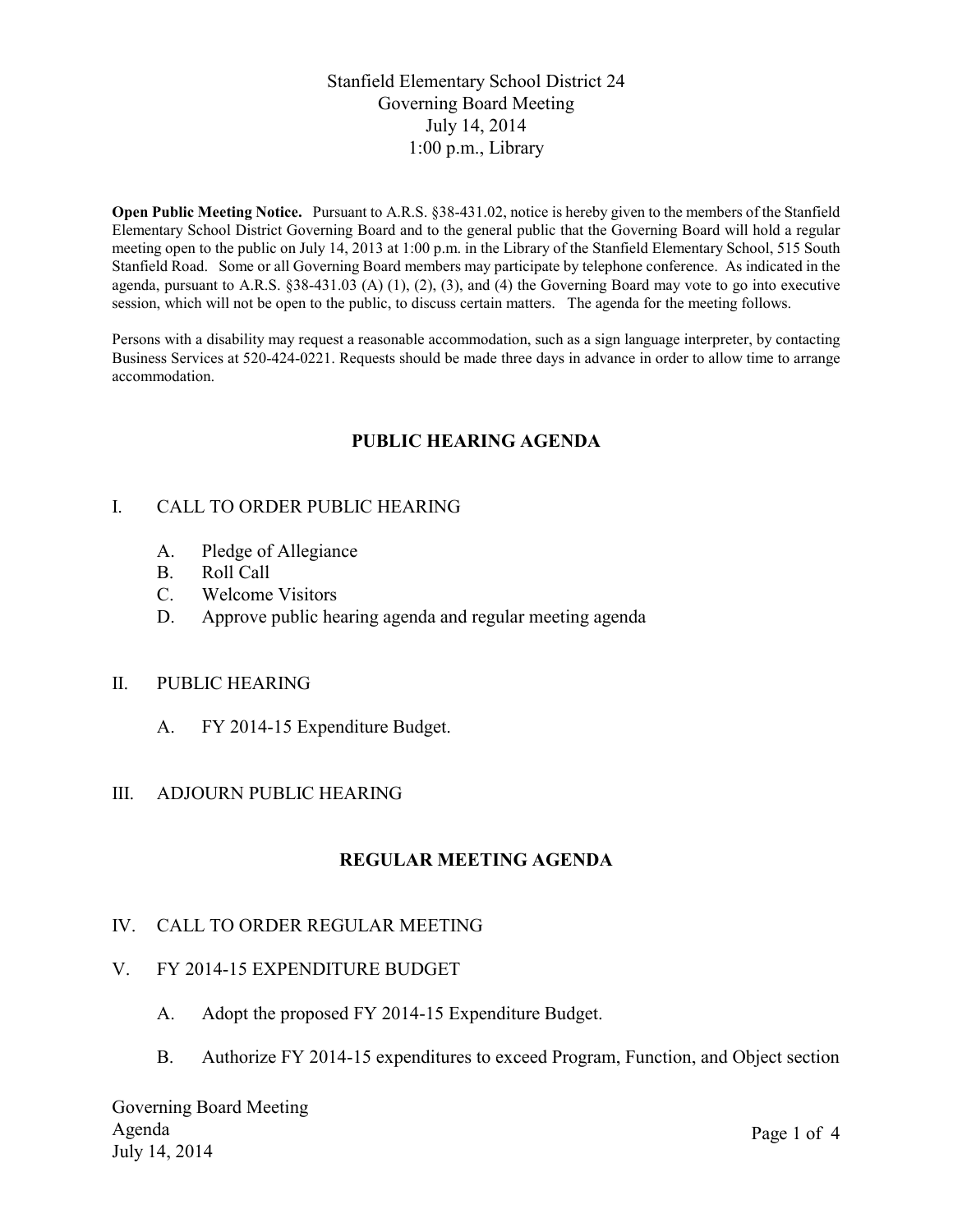budgets.

## VI. CALL TO THE PUBLIC

Guidance for Public Participation in Board Meetings is provided in Policy BEDH. The President may recognize individuals wishing to address the Board under Call to the Public or under the item on the Agenda they wish to address. Each individual will be allowed five minutes unless additional time was requested and granted in advance by the Superintendent or President. ARS 38-432.02(H) provides that Board members shall not respond to comments unless the item is on the agenda.

The Board shall not hear personal complaints against school personnel or a person connected with the district. A procedure is provided by the Board for disposition of legitimate complaints in Policies KL, KB and KLD.

# LLAMADA AL PÚBLICO

La póliza BEDH, provee una guía publica para participar en juntas de la Mesa Directiva. El presidente de la Mesa Directiva puede reconocer a los individuos que desean dirigirse a la mesa bajo llamada al público o bajo el artículo en la agenda que desean tratar. A cada individuo se le otorgaran cinco minutos de tiempo, a menos que el Presidente o Superintendente le hayan concedido tiempo adicional por adelantado. La Póliza ARS 38- 432.02 dice que ningún miembro de la mesa responderá a ningún tipo de comentarios de temas que no estén en la agenda.

La mesa no oirá quejas personales en contra de personal de la escuela o personas que tengan alguna conexión con el Distrito. Para este tipo de quejas la mesa provee otro tipo de procedimientos para la disposición de quejas legítimas las cuales se encuentran en las siguientes Pólizas KL, KB, y KLD.

### VII. APPROVAL OF MINUTES

Approve the June 26, 2014 regular governing board meeting minutes.

### VIII. REPORTS

- A. Superintendent's Report 1. GFOA Certificate of Excellence in Financial Reporting FY13
- B. June Public Funds Expenditure Reports. (Pages 1-4)
- C. June Student Activities Report. (Page 5)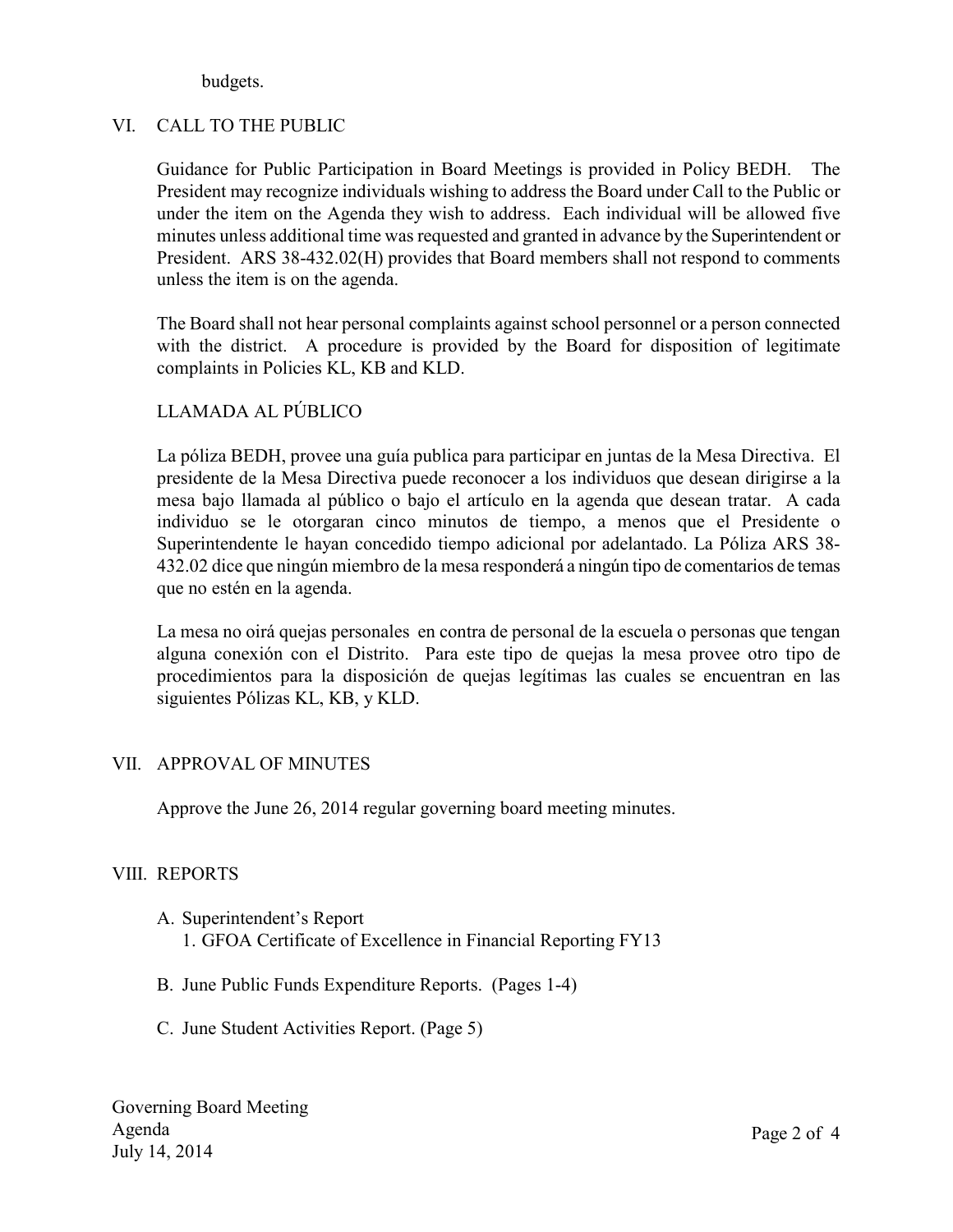- D. Principal's Report None
- E. Operations Support Services Reports (Page 6) 1. Transportation
	- 2. Maintenance

## IX. NEW BUSINESS ACTION ITEMS – PERSONNEL

All hiring is pending satisfactory completion of background investigation, records verification, and fingerprint report.

- A. Approve hire, Initial Teacher Appointment Contract, effective August 1, 2014: 1. Analise Rodriguez-Valdez
- B. Approve eligibility for extra duty assignment and compensation as needed through June 2015 to complete administrative support tasks as assigned by the principal and superintendent: Elvira Massoud and Bonnie Tait
- C. Approve not offering notices of appointment to the following individual(s): 1. Alice Lechuga
- D. Approve hire for 2014-2015, notice of Substitute Teacher Appointment: 1. Joan Tarkin 2. Maria Garcia

# X. NEW BUSINESS ACTION ITEMS – BUSINESS

- A. Ratify approval of payroll vouchers 1. PV34 \$ 61,176.71
- B. Ratify approval of expense vouchers 1. EV1454 \$ 65,623.53 2. EV1455 \$ 145,113.14
- C. Re-approve facilities use fee schedule for FY 2014-15.
- D. Approve FY 2014-15 adult meal prices: Breakfast \$1.50; Lunch \$3.25; al la carte entree \$2.00, salad \$1.75, milk \$0.25, side \$1.00.